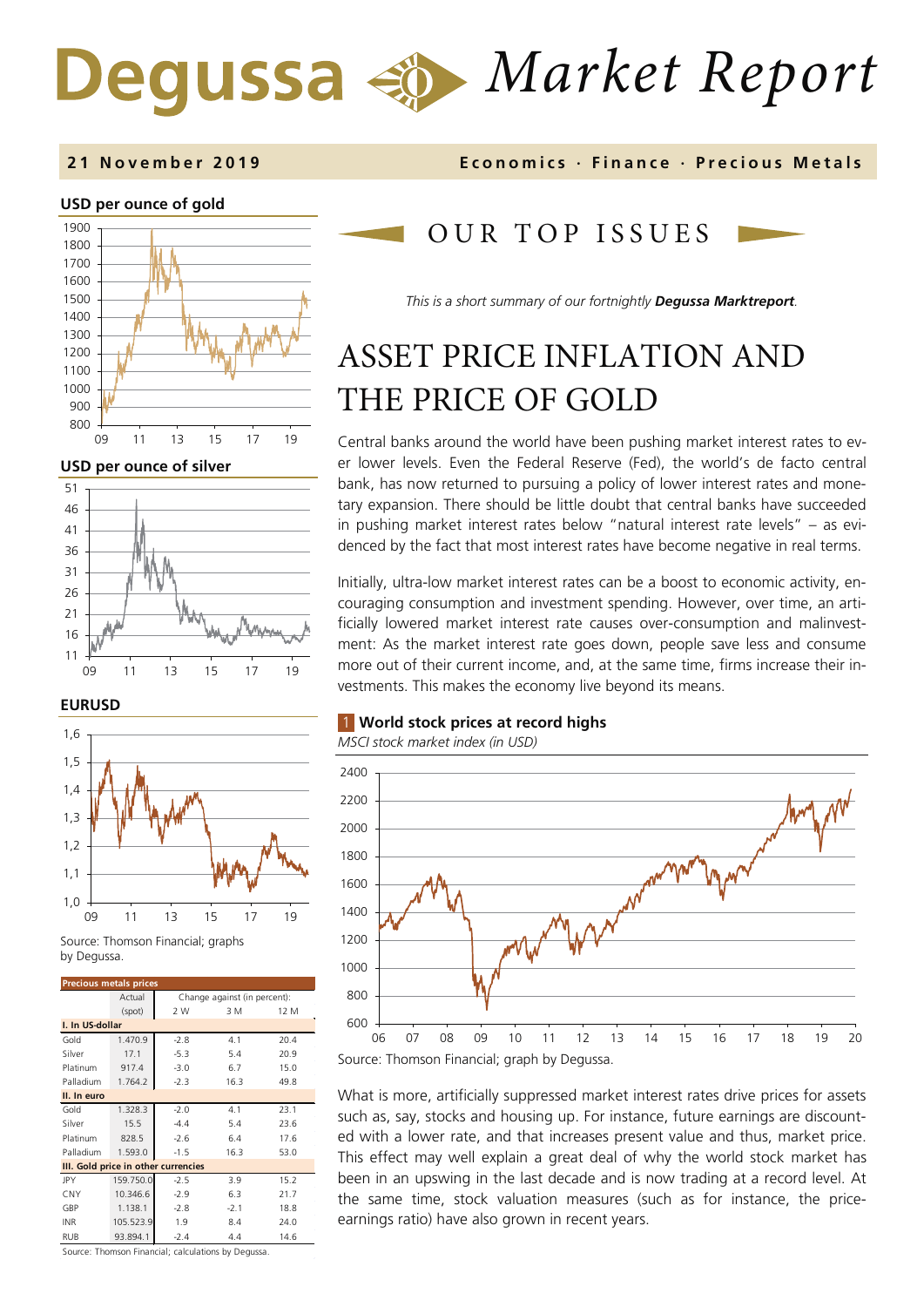# 2 21 November 2019

**Precious metal prices (USD/oz) in the last 4 years**



Source: Thomson Financial; graphs by Degussa.

In addition to artificially lowered interest rates, there is another force at work: Central banks have put a "safety net" under the economies and the financial markets, essentially promising to take care of economic growth and financial stability. Investors expect central banks to stand ready to fend off any unfavourable development that could lead to a recession or crash. As a result, investors have put aside their risk aversion.

As long as central banks continue to pursue such an inflationary monetary policy – that is continuously expanding the quantity of credit and money at suppressed market interest rates –, chances are that asset prices will edge higher and with them the valuation measures. For as market interest rates go down, or even approach the zero line, it makes economic sense that stocks and real estate trade at higher valuation levels.

The critical point here is, however, that market interest rates have been artificially lowered, and so higher asset prices and higher asset valuations measures represent a distortion, a misalignment. This may well become even more problematic if and when investor confidence drives asset prices into a speculative bubble period – that is period in which prices and valuations become excessively overvalued in the face of artificially lowered market interest rates.

Against this backdrop, it should already have become evident that financial markets are becoming an increasingly dangerous place. While the asset price inflation may well continue for quite some time, the risk that economic disequilibria will become ever more severe and that there will be a "very hard landing" at some point increases. The savvy investor may well ask: What am I going to do about it? One option is to remain invested, but take some risk off the table by adding portfolio insurance in the form of gold.

The "gold currency" does not have a credit default risk (as for instance bank deposits do), and its purchasing power cannot be debased by monetary policy action. What is more, the historical correlation between the price of gold and stocks was close to zero. This suggests that gold may well help to reduce a portfolio's price volatility without compromising a portfolio's return – as the price of gold can be expected to keep trending upwards in the years to come. In this sense, Ray Dalio argued on 17 July 2019, when he said to Bloomberg: "I believe that it would be both risk-reducing and return-enhancing to consider adding gold to one's portfolio."

## 2 **Monetary expansion drives gold price**

*US bank credit (USD bn) and gold price (USD7oz)*



Source: Thomson Financial; graph by Degussa.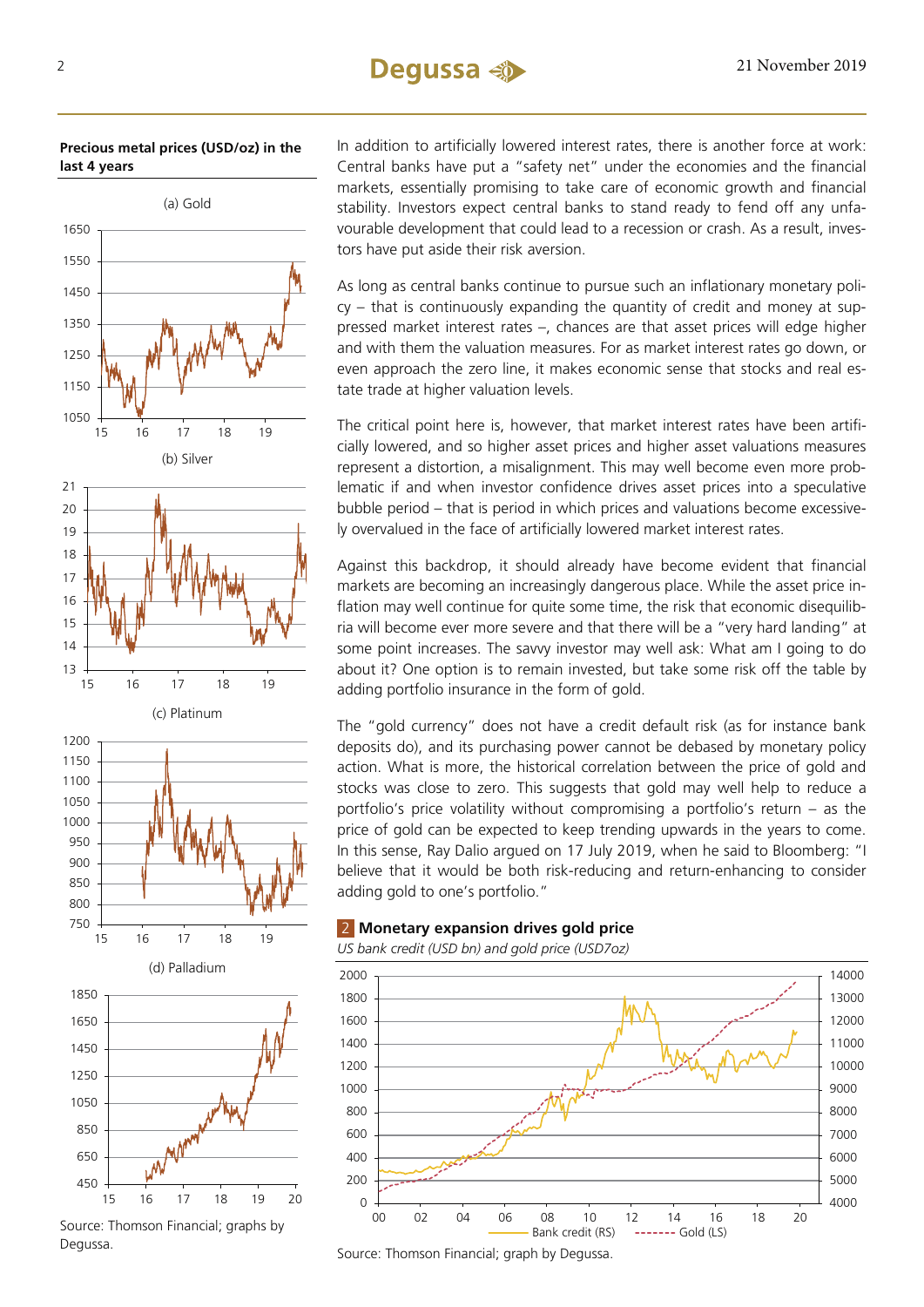# Precious metals prices

## **In US-dollar per ounce**

|                             | Gold<br><b>Silver</b> |      | Platinum |      | Palladium |      |        |      |
|-----------------------------|-----------------------|------|----------|------|-----------|------|--------|------|
|                             |                       |      |          |      |           |      |        |      |
| I. Actual                   | 1472.8                |      | 17.1     |      | 918.4     |      | 1767.1 |      |
| II. Gliding averages        |                       |      |          |      |           |      |        |      |
| 5 days                      | 1469.8                |      | 17.0     |      | 882.2     |      | 1725.4 |      |
| 10 days                     | 1467.8                |      | 17.0     |      | 890.8     |      | 1740.1 |      |
| 20 days                     | 1483.7                |      | 17.4     |      | 908.1     |      | 1761.0 |      |
| 50 days                     | 1492.7                |      | 17.6     |      | 910.1     |      | 1706.1 |      |
| 100 days                    | 1480.9                |      | 17.2     |      | 888.0     |      | 1605.7 |      |
| 200 days                    | 1395.7                |      | 16.2     |      | 864.4     |      | 1518.5 |      |
| III. Estimate for end 2020  | 1690                  |      | 22.9     |      | 930       |      | 1570   |      |
| <b>Bandwidths</b>           | Low                   | High | Low      | High | Low       | High | Low    | High |
|                             | 1440                  | 1840 | 16       | 26   | 780       | 990  | 1380   | 1650 |
| (1)                         | $-2$                  | 25   | $-5$     | 54   | $-15$     | 8    | $-22$  | $-7$ |
|                             |                       |      |          |      |           |      |        |      |
| IV. Annual averages<br>2016 | 1242                  |      | 17.0     |      | 985       |      | 617    |      |
| 2017                        | 1253                  |      | 17.1     |      | 947       |      | 857    |      |
| 2018                        | 1268                  |      | 15.8     |      | 880       |      | 1019   |      |

| In euro per ounce          |               |        |               |      |                 |       |           |        |
|----------------------------|---------------|--------|---------------|------|-----------------|-------|-----------|--------|
|                            | Gold          |        | <b>Silver</b> |      | <b>Platinum</b> |       | Palladium |        |
|                            |               |        |               |      |                 |       |           |        |
| I. Actual                  | 1330.1        |        | 15.5          |      | 829.4           |       | 1595.9    |        |
|                            |               |        |               |      |                 |       |           |        |
| II. Gliding averages       |               |        |               |      |                 |       |           |        |
| 5 days                     | 1330.7        |        | 15.4          |      | 798.7           |       | 1562.2    |        |
| 10 days                    | 1329.4        |        | 15.4          |      | 806.8           |       | 1576.0    |        |
| 20 days                    | 1338.9        |        | 15.7          |      | 819.4           |       | 1589.2    |        |
| 50 days                    | 1351.9        |        | 16.0          |      | 824.3           |       | 1544.9    |        |
| 100 days                   | 1335.3        |        | 15.5          |      | 800.7           |       | 1447.9    |        |
| 200 days                   | 1249.4        |        | 14.5          |      | 773.6           |       | 1359.2    |        |
|                            |               |        |               |      |                 |       |           |        |
| III. Estimate for end 2020 | 1580          |        | 22            |      | 870             |       | 1470      |        |
| <b>Bandwidths</b>          | Low           | High   | Low           | High | Low             | High  | Low       | High   |
|                            | 1350.0        | 1730.0 | 15.3          | 24.8 | 730.0           | 930.0 | 1290.0    | 1550.0 |
| (1)                        | $\mathcal{I}$ | 30     | $^{\rm -1}$   | 60   | $-12$           | 12    | $-19$     | $-3$   |
|                            |               |        |               |      |                 |       |           |        |
| IV. Annual averages        |               |        |               |      |                 |       |           |        |
| 2016                       | 1120          |        | 15            |      | 888             |       | 557       |        |
| 2017                       | 1116          |        | 15            |      | 844             |       | 760       |        |
| 2018                       | 1072          |        | 13            |      | 743             |       | 863       |        |
|                            |               |        |               |      |                 |       |           |        |

Source: Thomson Financial; own calculations and estimates. Numbers are rounded.

 $(1)$  Estimated return against actual price in percent.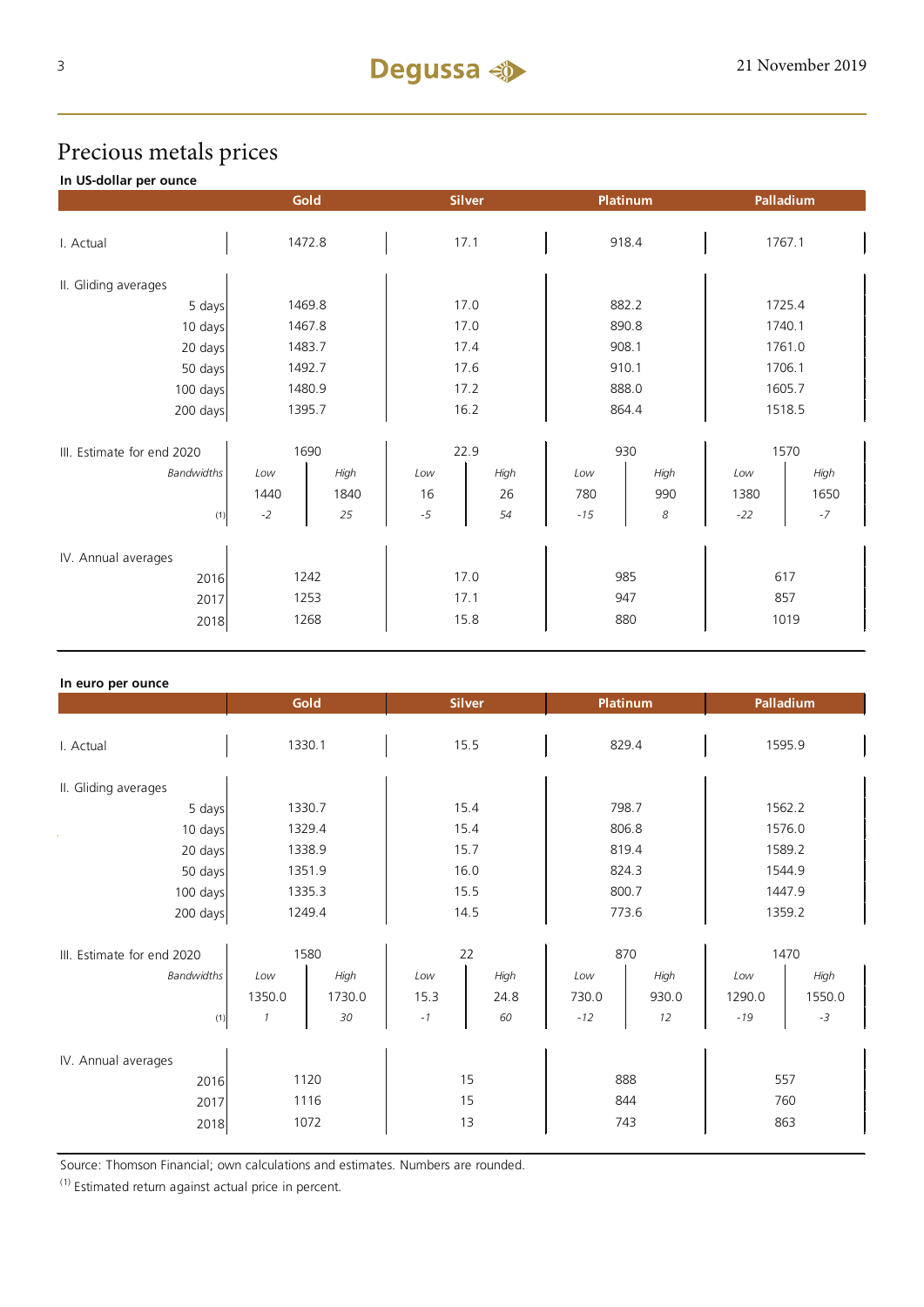# Bitcoin, performance of various asset classes

## **Bitcoin in US dollars**



Source: Thomson Financial; graph by Degussa.

## **Performance of stocks, commodities, FX and bonds**

(a) In national currencies (b) In euro





Source: Thomson Financial; calculations by Degussa.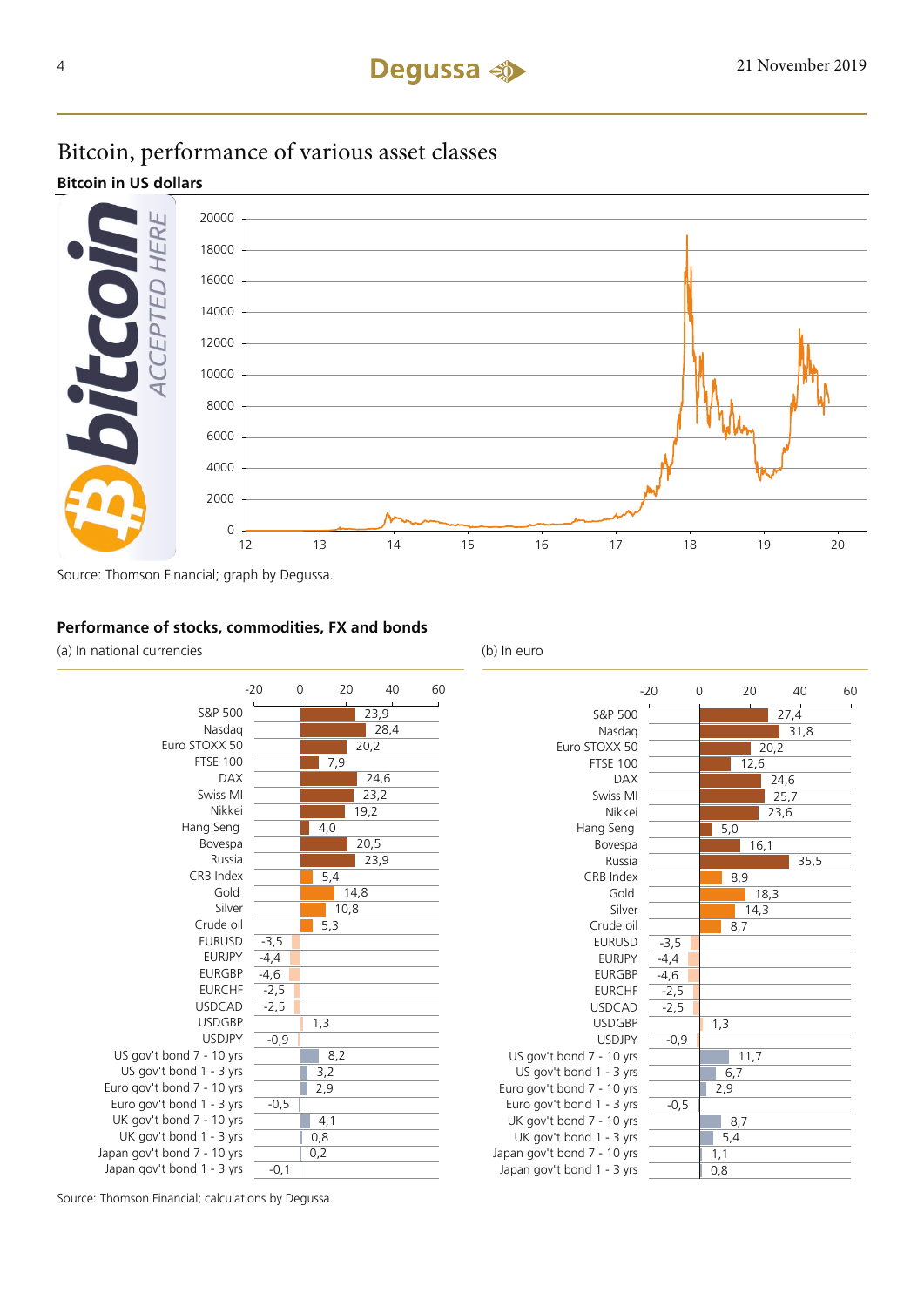| <i><b>Issue</b></i>                                                                        | Content                                                                                              |  |  |  |
|--------------------------------------------------------------------------------------------|------------------------------------------------------------------------------------------------------|--|--|--|
| 21 November 2019                                                                           | Asset Price Inflation and the Price of Gold                                                          |  |  |  |
| 7 November 2019                                                                            | <b>ETFs Drive Gold Demand</b>                                                                        |  |  |  |
| 24 October 2019                                                                            | The Inflationary Supply Of Unbacked US Dollars And The Price Of Gold                                 |  |  |  |
| 10 October 2019                                                                            | Let's Get Physical With Gold And Silver                                                              |  |  |  |
| 26 September 2019                                                                          | The US Dollar Beast                                                                                  |  |  |  |
| 12 September 2019                                                                          | The Inflationary Tide That Lifts all Boats but One                                                   |  |  |  |
| 29 August 2019                                                                             | The Disaster of Negative Interest Rate Policy                                                        |  |  |  |
| 15 August 2019                                                                             | The Gold Bull Market Is Back                                                                         |  |  |  |
| 1 August 2019                                                                              | Gold And Silver Prices - Get Going!                                                                  |  |  |  |
| 19 July 2019                                                                               | Facebook's Fake Money                                                                                |  |  |  |
| 4 July 2019                                                                                | It Looks Like A Gold Bull Market, It Feels Like A Gold Bull Market - Maybe It Is A Gold Bull Market? |  |  |  |
| 19 June 2019                                                                               | Good Money, Bad Money-And How Bitcoin Fits In                                                        |  |  |  |
| 6 June 2019                                                                                | Gold Outshines The US Dollar                                                                         |  |  |  |
| 23 May 2019                                                                                | The Boom That Will Have It Coming                                                                    |  |  |  |
| 9 May 2019                                                                                 | The Crusade Against Risk                                                                             |  |  |  |
| 25 April 2019                                                                              | A Sound Investment Rationale for Gold                                                                |  |  |  |
| 11 April 2019                                                                              | Be Prepared For All Possibilities. The Case For Gold                                                 |  |  |  |
| 28 March 2019                                                                              | Sword of Damocles Over Asset Prices                                                                  |  |  |  |
| 14 March 2019                                                                              | The Big Central Banks Increase the Case for Gold                                                     |  |  |  |
| 28 February 2019                                                                           | The Fed Takes Full Control of the Bond Market - And Raises The Value of Gold                         |  |  |  |
| 14 February 2019                                                                           | Everything You Always Wanted to Know About Karl Marx and Central Banking (*But Were Afraid To Ask)   |  |  |  |
| 1 February 2019                                                                            | Pay Attention, Gold Investor: 'This Time is not Different'                                           |  |  |  |
| 17 January 2019                                                                            | US Interest Rate Down, Price of Gold up                                                              |  |  |  |
| 20 December 2018                                                                           | Gold Money in a Digitalised World Economy                                                            |  |  |  |
| 10 December 2018                                                                           | The Fed Supports Gold                                                                                |  |  |  |
| 23 November 2018                                                                           | The Fed Is Not Our Saviour                                                                           |  |  |  |
| 9 November 2018                                                                            | The Missing Fear - And The Case For Gold                                                             |  |  |  |
| 26 October 2018                                                                            | President Trump is right: The Fed Is A Big Problem                                                   |  |  |  |
| 12 October 2018                                                                            | Here Goes The Punch Bowl                                                                             |  |  |  |
| 28 September 218                                                                           | The Fed's Blind Flight                                                                               |  |  |  |
| 14 September 2018                                                                          | How Fed Policy Relates to the Price of Gold                                                          |  |  |  |
| 31 August 2018                                                                             | Central Banks Enrich a Select Few at the Expense of Many                                             |  |  |  |
| 17 August 2018                                                                             | The US dollar And Gold - Is this Time Different?                                                     |  |  |  |
| 20 July 2018                                                                               | Not All Is Well In Financial Markets                                                                 |  |  |  |
| 22 June 2018                                                                               | Euro-Banks In Trouble. A Case for Gold                                                               |  |  |  |
| 8 June 2018                                                                                | Demand for Gold ETFs up Despite Higher Interest Rates                                                |  |  |  |
| 25 May 2018                                                                                | Mind The Interest Rate                                                                               |  |  |  |
| 11 May 2018                                                                                | Mr Buffett on Gold - Viewed Differently                                                              |  |  |  |
| 27 April 2018                                                                              | Moving Towards Higher Gold Prices                                                                    |  |  |  |
| The Degussa Marktreport (German) and the Degussa Market Report (English) are available at: |                                                                                                      |  |  |  |

## **Articles in earlier issues of the** *Degussa Market Report*

**www.degussa-goldhandel.de/marktreport**